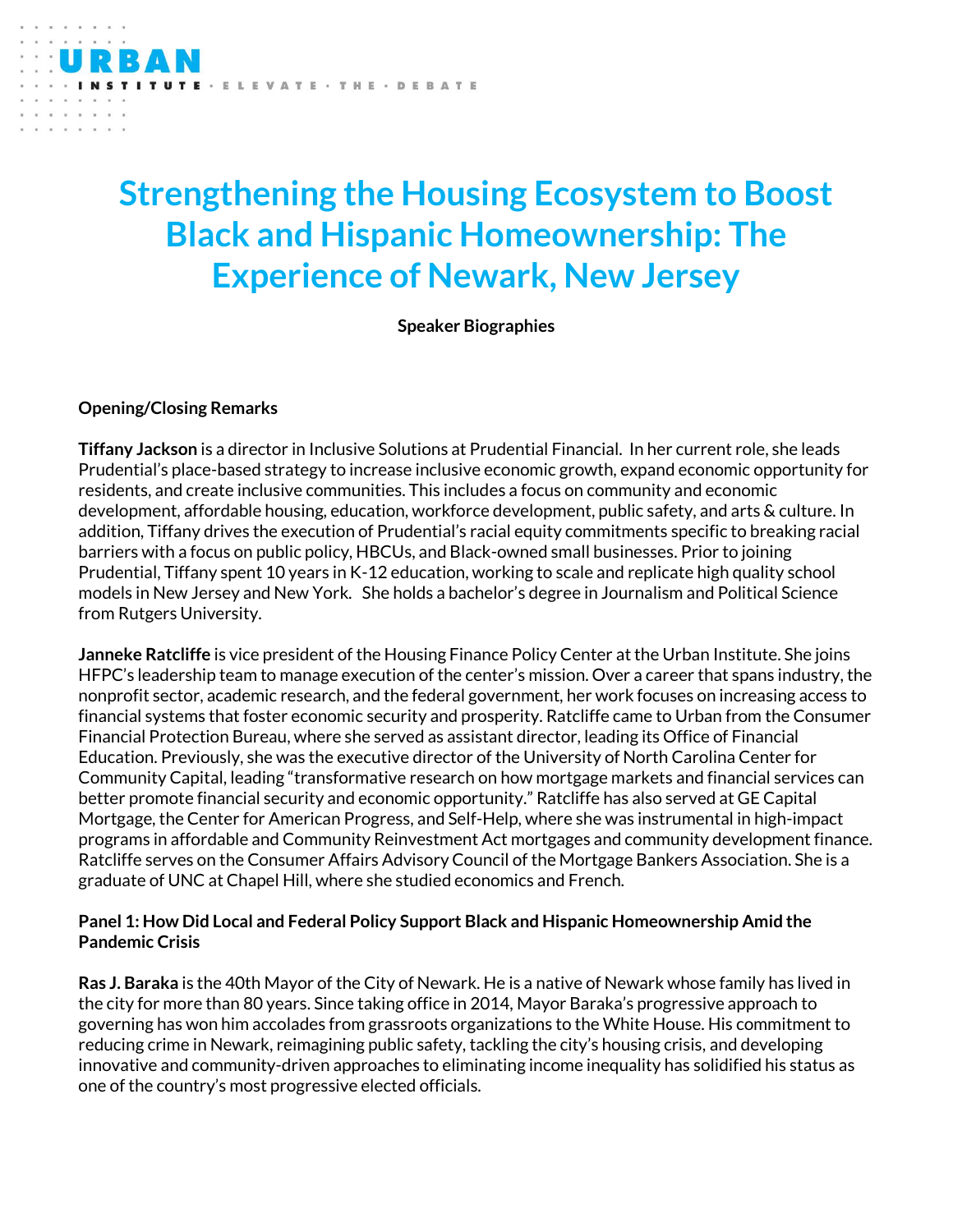**Chad Maisel** is the Director for Racial and Economic Justice at the White House Domestic Policy Council, where he leads federal efforts to build wealth in underserved communities. Prior to joining the Biden-Harris Administration, Chad served as Economic Policy Advisor to Senator Cory Booker, and worked as the Deputy Policy Director for his presidential campaign. He served in the Obama-Biden Administration for more than five years, concluding in 2017 as a Senior Policy Advisor at the White House National Economic Council and Domestic Policy Council focused on child poverty and rural economic development issues. Chad also held roles at the U.S. Department of Agriculture, the White House Office of Management and Budget, and the White House Office of Cabinet Affairs, and was a Regional Field Director in Ohio for the 2008 Obama campaign. Chad received an MPA from the Princeton School of Public and International Affairs and a BA from Emory University.

E · E L E V A T E · T H E · D E B A T E

**Dan Hardcastle (moderator)** is an organizer and attorney who has spent his career pursuing innovative, grassroots solutions to housing affordability and other public policy issues. He has more than a dozen years of business and campaign management experience. This includes founding a startup focused on Accessory Dwelling Unit (ADU) development and financing in 2017 and serving in senior statewide leadership roles on the 2012 and 2020 presidential campaigns in Florida. He is a graduate of the University of Florida and George Washington University Law School. During his time at HUD, he has worked to advance Administration priorities around homeownership and racial equity, including co-chairing the Policy and Guidance workstream in the Property Appraisal and Valuation Equity (PAVE) Task Force and leading departmental implementation of the Homeownership goal in HUD's FY 2022-26 Strategic Plan.

## **Panel 2: Comparing and Contrasting the Black and Hispanic Homeownership Challenge in Key Cities Comparable to Newark**

**Terri Lee** has been working to open the southeast's heart to people of all backgrounds and income levels for more than 20 years. As one of the nation's foremost champions for housing affordability, equity and access, Terri has successfully combined her passion for people with an expertise in public policy to help avail affordable housing resources to residents from Mississippi to Georgia. An impactful community development professional, Terri is an operations strategist with a proven record of employing creative solutions to improve outcomes within the public and non-profit business sectors. Terri is a sought-after organizational improvement expert, with successful projects including restructuring and realigning housing and development agencies; implementing strategies to encourage neighborhood stabilization efforts; and formulating policies to create community development investment opportunities that stimulate neighborhood transformation and growth. Following 14 years of leadership in the City of Atlanta's Department of City Planning, Terri was appointed the City of Atlanta's first Chief Housing Officer ("CHO") by Mayor Keisha Lance Bottoms. As CHO, Terri galvanized five city housing agencies to collaboratively produce thousands of affordable units deploying nearly \$1 billion in public funds. Terri transitioned to Atlanta Housing (AH) in December 2020, where she currently serves as Chief Operating Officer and is primarily responsible for oversight of the agency's operations, including Housing Choice Voucher Program, Real Estate, Policy, Governmental Affairs, Housing Development Services and its corporate support departments, including Information Technology, Finance, Procurement, and Construction, Facilities, and Maintenance. She brings considerable housing skills and collaboration acumen to Atlanta Housing, one of the nation's largest public affordable housing agencies. A proud HBCU graduate, Terri holds a Bachelor of Arts in Public Administration from Grambling State University and a Master of Public Policy and Administration degree from Jackson State University. Terri is a lifelong member of Delta Sigma Theta Sorority, Inc., a public service organization.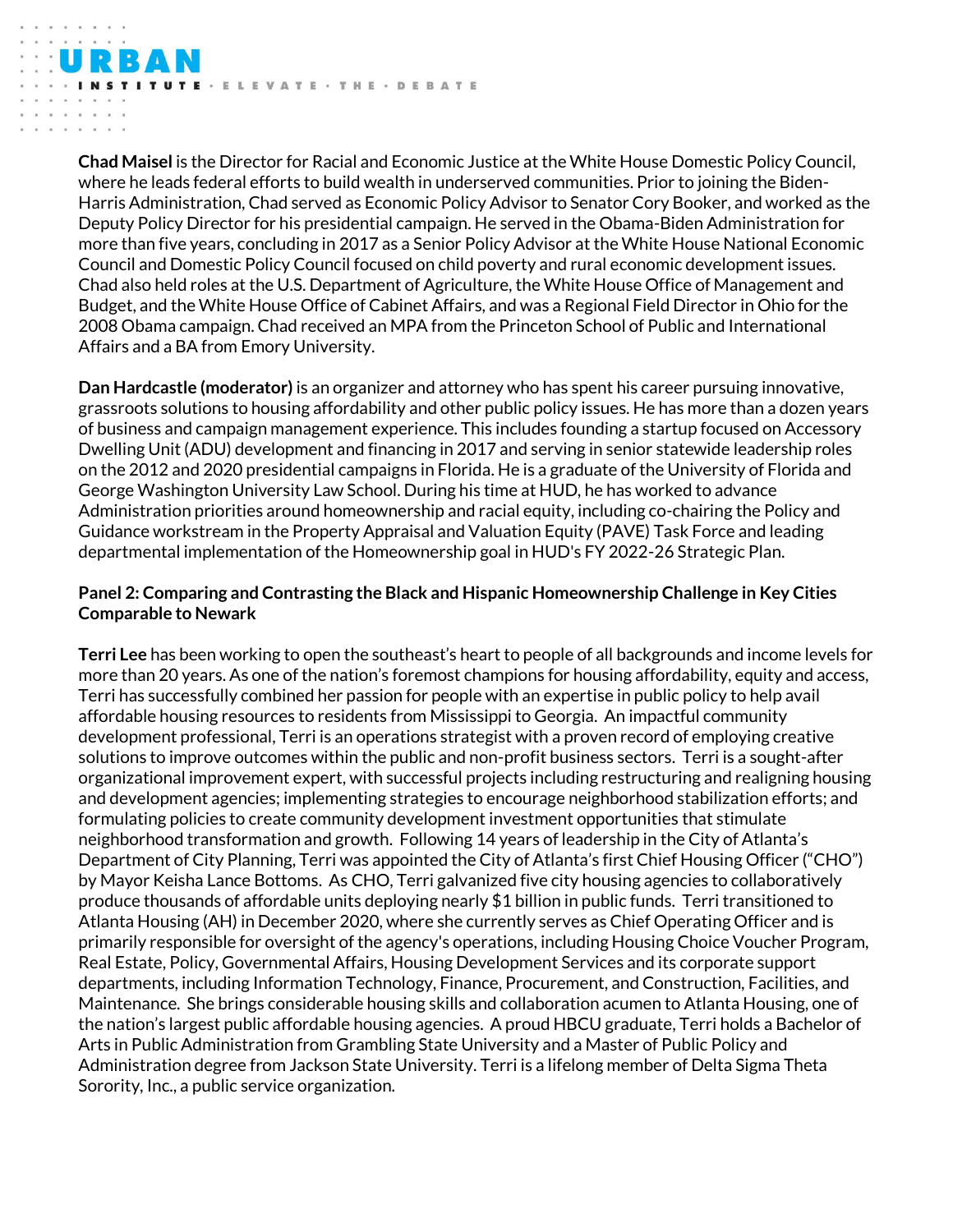· ELEVATE · THE · DEBATE

**Sharon Park** is the founder of Mosaic Line LLC, a consulting company focused on affordable homeownership solutions. She is currently Executive Director of Developing Affordable Starter Homes, LLC (DASH), a fund in Baltimore she created with the National Community Stabilization Trust (NCST) that will provide flexible debt capital to small developers for the renovation and rehabilitation of single family homes to increase affordable homeownership opportunities. Prior to Mosaic Line, she was a co-founder, Chief Administrative Officer and SVP of Home Partners of America, Inc., a \$3B single-family rental platform with a differentiated lease purchase approach. In addition to leading the company's corporate finance and capital markets activities, she was also responsible for corporate development and housing policy affairs, including the execution of mortgage related pilots with the GSEs and private insurance companies and the development of external relationships with housing policy experts. Prior to Home Partners, from 2003-2010, Ms. Park worked in various businesses at Citigroup with a focus on restructuring fixed income transactions with distressed counterparties in the loan and bond markets. Prior to Citigroup, she was a corporate attorney and worked on a wide variety of transactions, including private equity, leveraged buyouts, restructurings, recapitalizations and capital markets transactions. Ms. Park received a BA from Dartmouth College, a JD from the Georgetown University Law Center and an MBA from Columbia Business School. She is a member of the bars of Maryland and New York.

**Jerrah Crowder** is the newly named Assistant Director of the City of Newark's Department of Economic and Housing Development (EHD). In this role he works alongside Deputy Mayor Allison Ladd to help manage operations, personnel and major projects pursuant to Mayor Ras J. Baraka's equitable growth agenda. For two years prior, Jerrah managed the City's Office of Affordability and Sustainable Housing within EHD where he worked with a team across the department to contribute to the production, preservation and protection of affordable housing. Most recently as head of that office, he helped produce Newark's Five Year Housing Goals, setting ambitious goals for how the City of Newark and its housing stakeholders work to achieve targets surrounding priorities from affordable unit production to homeownership, as well as led several rounds of emergency rental assistance for Covid-19 impacted residents, most recently earning additional funds from the US Treasury as a high need/high performing jurisdiction. Inherited from this role, he also continues to serve as Chairman of Newark's Equitable Growth Advisory Commission, an independent body established by Mayor Baraka and charged with making recommendations using an equity lens for policies impacting Newark's most vulnerable residents. The former Economic Development Program Officer for Local Initiatives Support Corporation of Greater Newark and a former Chairman of Newark's Central Planning Board, Jerrah has served the city in a variety of community development roles over the past three decades, beginning as Development Director for Quest Youth Services, a beloved former grass-roots community based organization in Newark's South ward. Jerrah is a graduate of Howard University in Washington, DC and deploys a mix of graduate education in strategic management and community and economic development finance from Harvard University's Harvard Extension School, pursuant to his strong desire to contribute to a more equitable Newark, the city where he was raised and now raises his family.

**Chanel Zeisel (moderator)** is the Assistant Director for Housing Policy at the Office of Housing & Community Development in the Department of City Planning at the City of Atlanta. As Assistant Director, Chanel works to develop policies and programs to support a healthy housing ecosystem. After graduating from Columbia University in New York City, Chanel began her career in housing as a project manager for affordable housing development and compliance, working on some of the largest mixed-income, mixed-use developments in the city. An avid cyclist, she later led a division of Citi Bike, the largest bike share system in the US, before moving to Georgia in 2018 to pursue a law degree at Georgia State University. Prior to joining the City, Chanel worked with Bloomberg Associates as a fellow designing a program to support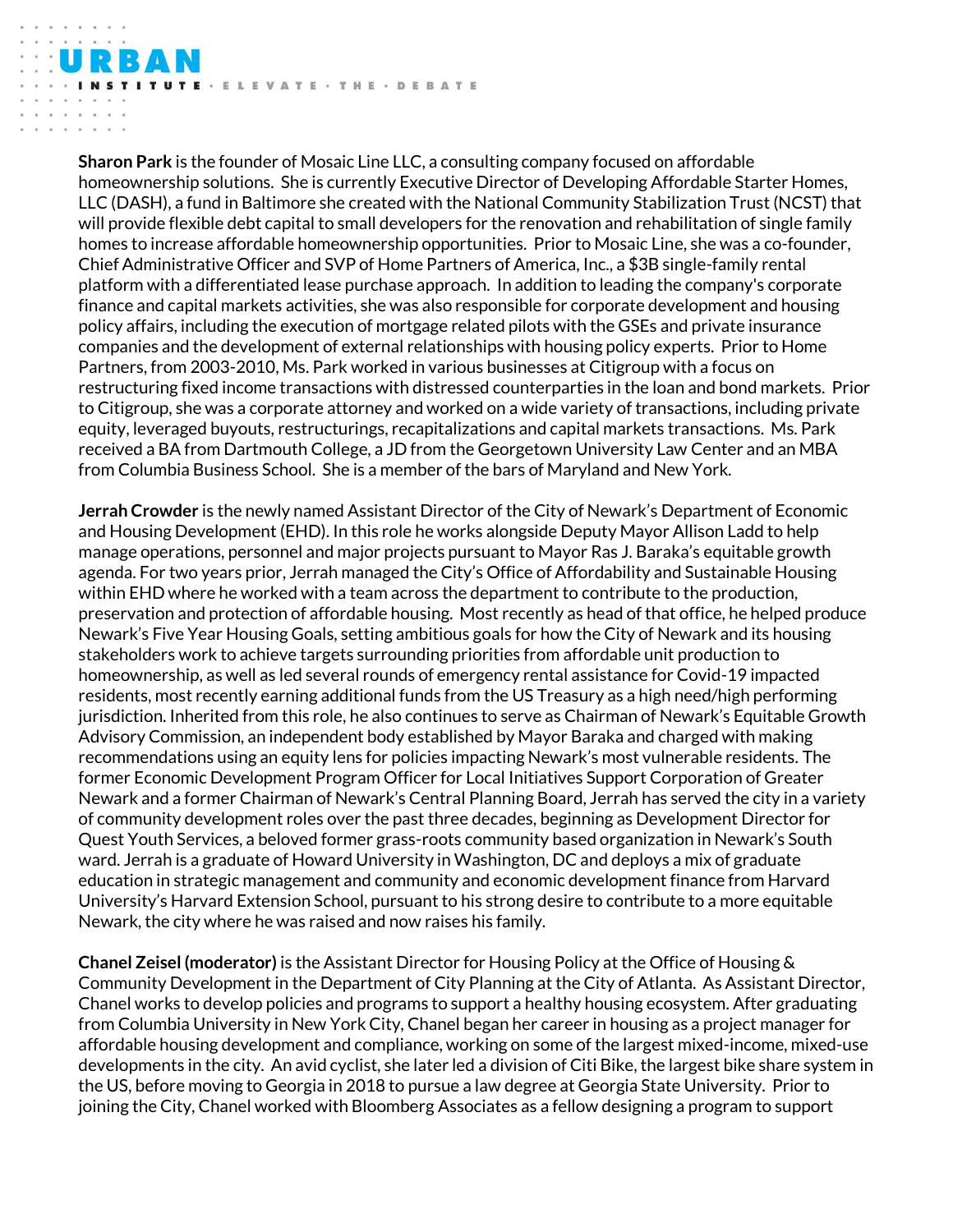energy burden interventions for low-income residents in Atlanta. Chanel is also a member of the Atlanta Land Trust board. Contact Chanel a[t cpzeisel@atlantaga.gov.](mailto:cpzeisel@atlantaga.gov)

E · E L E V A T E · T H E · D E B A T E

## **Panel 3: How Research Can Help Illustrate the Problem and Identify Solutions: Evidence from Newark**

**Michael Neal** is a principal research associate in the Housing Finance Policy Center at the Urban Institute. Previously, he worked at Fannie Mae where he was a director of economics in the Economic and Strategic Research division. Before his service at Fannie, Neal was the assistant vice president at the National Association of Home Builder's Economic and Housing Policy department. As a housing economist, Neal has an in-depth knowledge of housing market trends and has provided expert analysis and commentary on housing to media outlets around the country. Previously, Neal worked at Congress's Joint Economic Committee, the Federal Reserve System, the Congressional Budget Office, and Goldman Sachs. Neal has a bachelor's degree in economics from Morehouse College and a master's degree in public administration from the University of Pennsylvania.

**David Dante Troutt** is a Distinguished Professor of Law and Justice John J. Francis Scholar at Rutgers Law School-Newark where he also directs the Center on Law, Inequality and Metropolitan Equity (CLiME). He emphasizes using law and interdisciplinary study to understand structural inequality and to formulate legal and policy reform strategies. Troutt teaches tort law, intellectual property and a multidisciplinary approach to racial and economic inequality called metropolitan equity (land use, civil rights, state and local government, housing and poverty law). His most recent book, The Price of Paradise: The Costs of Inequality and a Vision for a More Equitable America (NYU Press), examines six cultural assumptions that have informed legal rules and public policy across American communities to reveal how they contribute to structural inequality at a time of immense demographic change. Troutt is the author and editor of three other books, The Monkey Suit: Short Fiction on African Americans and Justice (The New Press), After the Fall: Black Intellectuals Explore the Meaning of Hurricane Katrina (The New Press), and a novel, The Importance of Being Dangerous (Amistad/HarperCollins). In addition to many scholarly articles, he writes frequently on issues of law, race and inequality for a variety of national publications.

**Laura Sullivan (moderator)** is the Director of Economic Justice at the New Jersey Institute for Social Justice. She is an experienced policy researcher who specializes in analyzing the long-term financial wellbeing and vulnerabilities of households, with a particular focus on assets and racial wealth disparities. She has co-authored and led the quantitative analysis of national survey data for a number of publications and policy briefs. Most recently, she was a Senior Research Associate at the Institute on Assets and Social Policy at Brandeis University. Her work exposing the trends and drivers of the racial wealth gap has been covered by major media outlets. Dr. Sullivan has also taught graduate-level quantitative methods and policy analysis courses at American University. Previously, she worked in policy advocacy for economic development in low-income communities and communities of color in California and served as an AmeriCorps member coordinating literacy programs in the Bay Area. She holds a Master of Public Affairs from the LBJ School of Public Affairs at the University of Texas at Austin and a Ph.D. in Social Policy from the Heller School for Social Policy and Management at Brandeis University.

## **Panel 4: How Can Public Policymakers Best Support Changemakers Across the Housing Ecosystem?**

**Khaatim Sherrer El** is the Executive Director of Clinton Hill Community Action (CHCA), a nonprofit community development corporation working to revitalize Newark's Clinton Hill neighborhood. He brings more than twenty years of experience leading place-based initiatives, managing collaboratives, and building capacity of local nonprofit organizations. Since CHCA's founding in 2019, Khaatim has raised more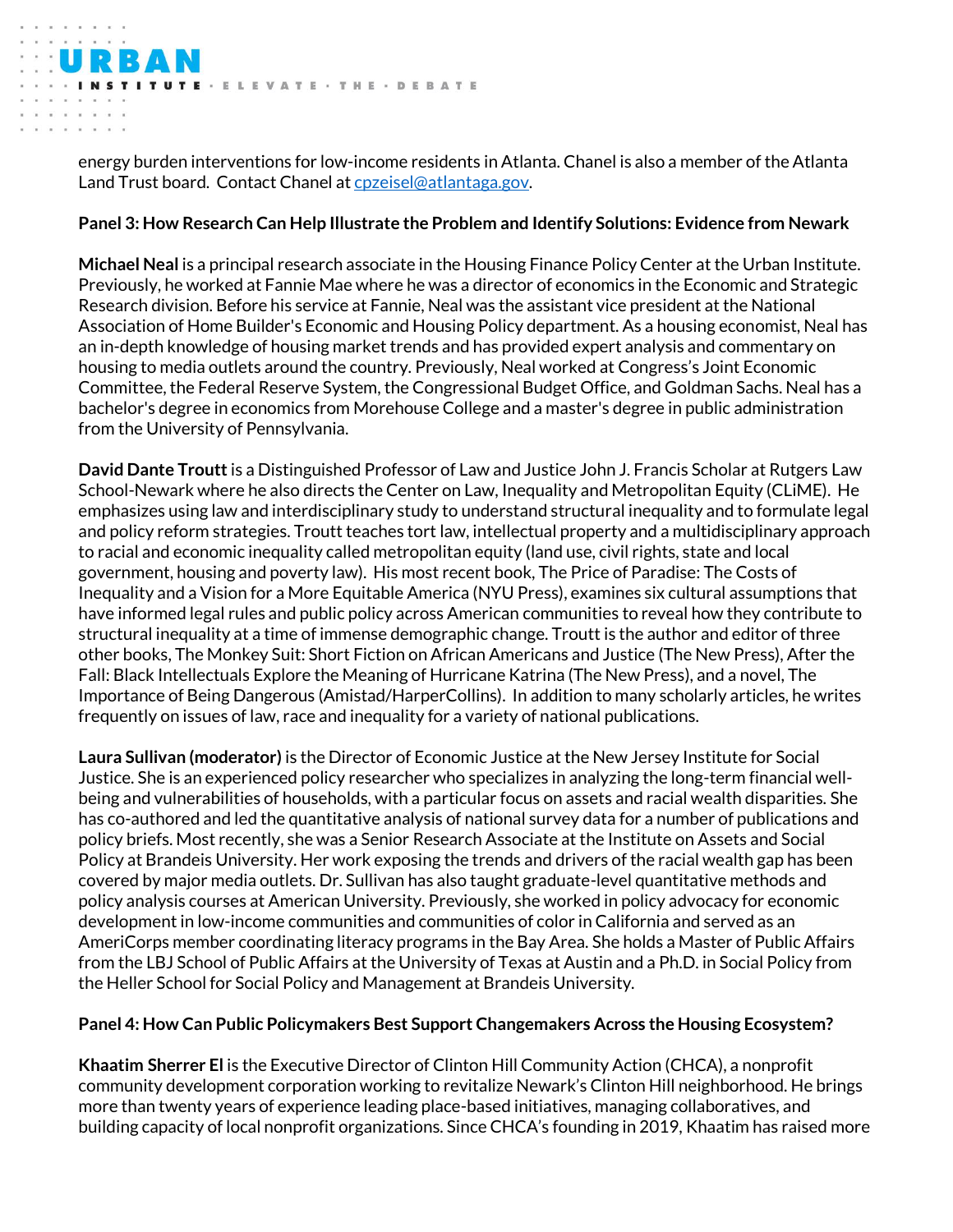than \$1.8M to support redevelopment projects in Clinton Hill, including efforts to address blight; develop quality, affordable housing; and increase access to healthy foods for families in need. He was born and raised in Newark and is a proud product of the public schools. He graduated from Morehouse College (Atlanta, GA) with a degree in Urban Studies and received his master's in Organizational Leadership and Change Management from Teachers College at Columbia University (New York, NY). He and his partner are active homeowners in Newark's Weequahic section.

UTE · ELEVATE · THE · DEBATE

**Laura Grannemann** is the Vice President of Strategic Investments at the Rocket Community Fund and the Executive Director of the Gilbert Family Foundation. Together, these two organizations make up the philanthropic arm of the Rock Family of Companies. She co-founded the Rocket Community Fund in May of 2016 and oversaw the rollout of a \$500M commitment across the two organizations to building opportunity and equity in Detroit. Laura has a degree in International Development from Georgetown University. In her role, Laura focuses on breaking down complex systems related to economic development, housing stability and employment, including Detroit's tax foreclosure crisis, the mortgage market in the city, and bridging the digital divide. Additionally, Laura oversees national investments that support housing stability at scale across the United States. Throughout her time in philanthropy, Laura has founded and led projects that bring together community, public and private partners such as Rehabbed & Ready, Motor City Mapping, Neighbor to Neighbor, the Make it Home program, the Detroit Tax Relief Fund and the Connect 313 collaborative. This work has affected tens of thousands of Detroit residents, allowing families to stay in their homes, become homeowners and build equity and opportunity. Laura was named a "Crain's 20 in the 20s" honoree in 2018, and her work has been featured in national publications like the New York Times, Reuters and the Wall Street Journal.

**John Restrepo** is the Director of Housing and Community Development at the Garden State Community Development Corporation. For almost two decades has been involved in the planning, development and management of \$150 million in investments from the private and public sector to revitalize under-invested communities. This includes the rescue of 200 abandoned or underutilized properties, including 80 foreclosed units and the production of 600 new units that serve over 2,000 people. John is responsible for business planning, community revitalization strategies, identifying sites, developing all concepts, overseeing program development , financial structuring, funding applications, negotiations with lenders, securing financial commitments for acquisition, predevelopment, construction and permanent financing. John oversees site acquisitions, community and political buy-in, zoning and tax abatement approvals, marketing strategies, and develops processes for buyer and tenant intake. John has contributed to the development of local and state policy including Jersey City's affordable housing plan and is currently the Chair of the Executive Board of the Housing and Community Development Network of New Jersey.

**Reuben Teague** Reuben Teague is an Executive Director and head of Real Assets in the Impact and Responsible Investing group at PGIM Real Estate. He is responsible for sourcing, underwriting and managing real asset investments that meet Prudential's impact criteria. IRI manages a portfolio of approximately \$1 billion million in investments that produce strong social impact alongside risk-adjusted financial returns. Prior to joining PFI in 2013, Reuben was co-founder and principal of Green Coast Enterprises, a triple bottom line real estate development and project management firm based in New Orleans. He participated in the development of over 1,000 units of sustainable, hazard-resilient affordable housing and over 50,000 square feet of commercial space aimed at restoring needed community resources to the greater New Orleans area. He previously was an adjunct professor in Tulane University's Masters of Sustainable Real Estate Development program. Reuben has an AB degree in economics from Princeton University and a JD from New York University School of Law. He was an Echoing Green Fellow in 2008 and is a board member of Propeller New Orleans and the Regional Plan Association.